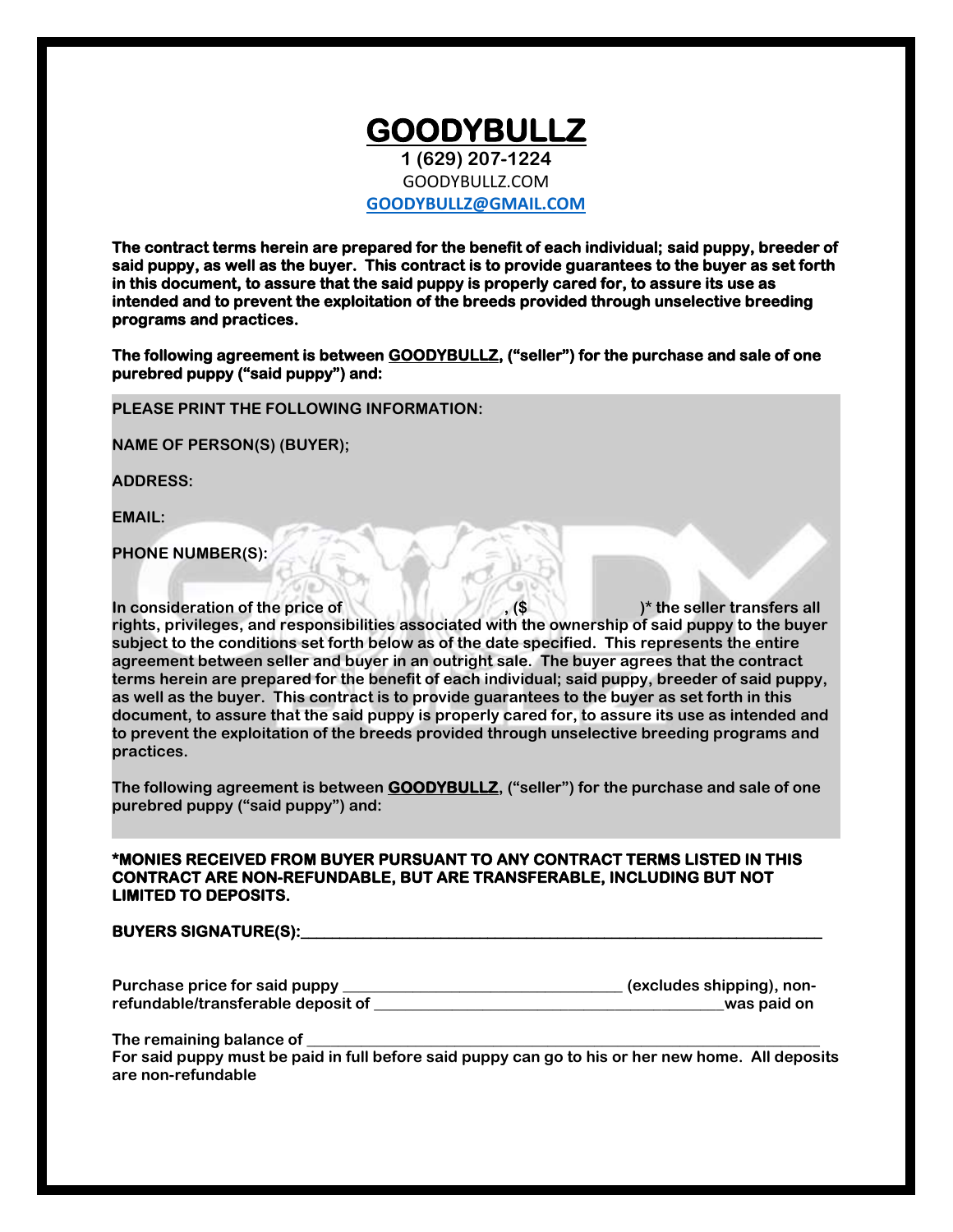### **SHIPPING:**

**Buyer is responsible for the shipping costs for said puppy unless other arrangements are made in advance. The cost of shipping includes but is not limited to, airline tickets, airline approved shipping crate, and a health/veterinary certificate. Shipping dates are tentative and subject to change due to weather, flight availability, etc. Once said puppy has been delivered to the arriving airport, GOODYBULLZ is no longer responsible for its safety, health, or well-being. GOODYBULLZ is also not responsible if said puppy is lost or stolen. Buyer understands that it is their choice to have said puppy shipped and take sole responsibility for any issues that should arise during or after the shipping. GOODYBULLZ is not liable for said puppy after it has left the direct care of GOODYBULLZ. All puppies must be at least eight (8) weeks of age before they can leave to their new homes.**

### **AGREEMENT:**

- **Buyer agrees to have said puppy examined by a licensed veterinarian within 72 hours of said puppy's arrival into their new home and to inform GOODYBULLZ immediately of the examination results by email or phone.**
- **If said puppy is found to have a life-threatening congenital defect or health problem in the health exam given within the first 72 hours of ownership. Buyer is required to contact GOODYBULLZ within 24 hours of the exam with a signed statement of diagnosis of a lifethreatening condition from a licensed veterinarian. If these steps are followed a replacement puppy of initial purchase price will be given.**
- **Said puppy must be returned immediately. GOODYBULLZ will get a second opinion from their choice of veterinarian.**
- **Shipping costs for the return of said puppy to GOODYBULLZ will be at buyer's expense. All documents given at the time of purchase must be returned with said puppy.**
- **GOODYBULLZ is not liable for any common illness or health conditions that may occur or is diagnosed after the initial 72-hour period.**
- **Buyer agrees to provide said puppy with routine preventative care such as, but not limited to, annual examination by a licensed veterinarian and following veterinarian guidelines for vaccinations, de-worming, flea and heart-worm preventatives.**
- **Buyer understands that this breed is prone to health problems. Buyer understands they are responsible for any/all veterinarian costs accrued once said puppy has let the possession of GOODYBULLZ.**
- **If at any time during the life of said puppy buyer decides they are no longer able to continue the care for said puppy, they must return said puppy to GOODYBULLZ to find a suitable home, no refund or transferable monetary arrangements would be given in this circumstance.**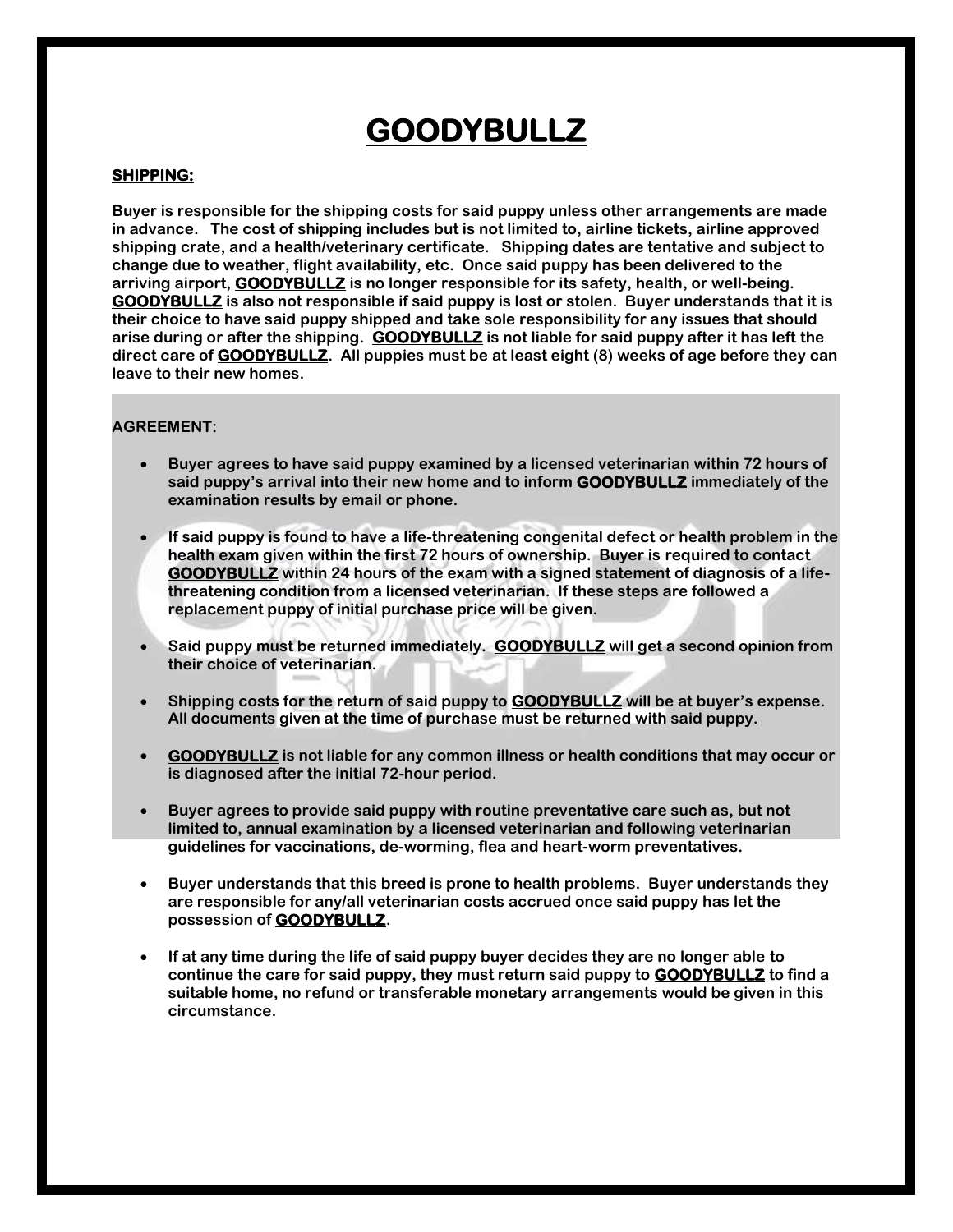- **GOODYBULLZ guarantees that said puppy is believed to be healthy at the time of sale and has received age-appropriate vaccines and de-worming. GOODYBULLZ has made every effort to provide you with a healthy, quality puppy.**
- **Puppy is considered "Pet Quality," GOODYBULLZ offers no guarantee that said puppy could or could not have faults, which could make said puppy unsuitable for showing or breeding.**

**Said puppy in this purchase agreement is being sold (PLEASE CIRCLE)**

**With IOEBA/ABKC (Breeding Rights) certificate Application:**

| <b>NAME OF DOG:</b>        |                             |
|----------------------------|-----------------------------|
| <b>BREED:</b>              | <b>COLOR:</b>               |
| <b>DATE OF BIRTH:</b>      | SEX:                        |
| <b>REGISTRATION#:</b>      |                             |
| <b>SIRE NAME:</b>          | <b>SIRE REGISTRATION #:</b> |
| <b>DAM NAME:</b>           | <b>DAM REGISTRATION #:</b>  |
| <b>BRED BY SELLER?</b>     | <b>NAME OF BREEDER:</b>     |
| <b>HEALTH CERTIFICATE?</b> | <b>DATE ACQUIRED:</b>       |

- **With IOEBA/ABKC (Limited IOEBA/ABKC) certificate Application**
	- o **Limited IOEBA/ABKC application will remain with GOODYBULLZ until documentation is provided from a licensed veterinarian to GOODYBULLZ of spay/neuter.**
	- o **Limited IOEBA/ABKC: no breeding of any kind shall be performed on or with said puppy. If suspected/proven, GOODYBULLZ under the signature of this contract can prosecute for the value of said litter and/or stud service provided.**

**GOODYBULLZ not guarantee size, temperament, conformation or color when said puppy is mature.**

**Said puppy is guaranteed for ONE YEAR from date of birth against fatal or life altering congenital defects or diseases which adversely affect the overall health of said puppy. This includes hip dysplasia that requires surgery to correct, kidney, heart, pancreas, spine or liver problems of a severe and life altering nature. Any physical problems, which is or could be the result of injury, is not included in this guarantee. This guarantee applies to the buyer on this agreement ONLY and is nontransferable to a second party.**

**This guarantee only covers congenital defects and does not include any condition that may have been caused by environmental factors, (allergies, thyroid dysfunction, autoimmune disorders, skin tags, or benign tumors) or any common illness/condition.**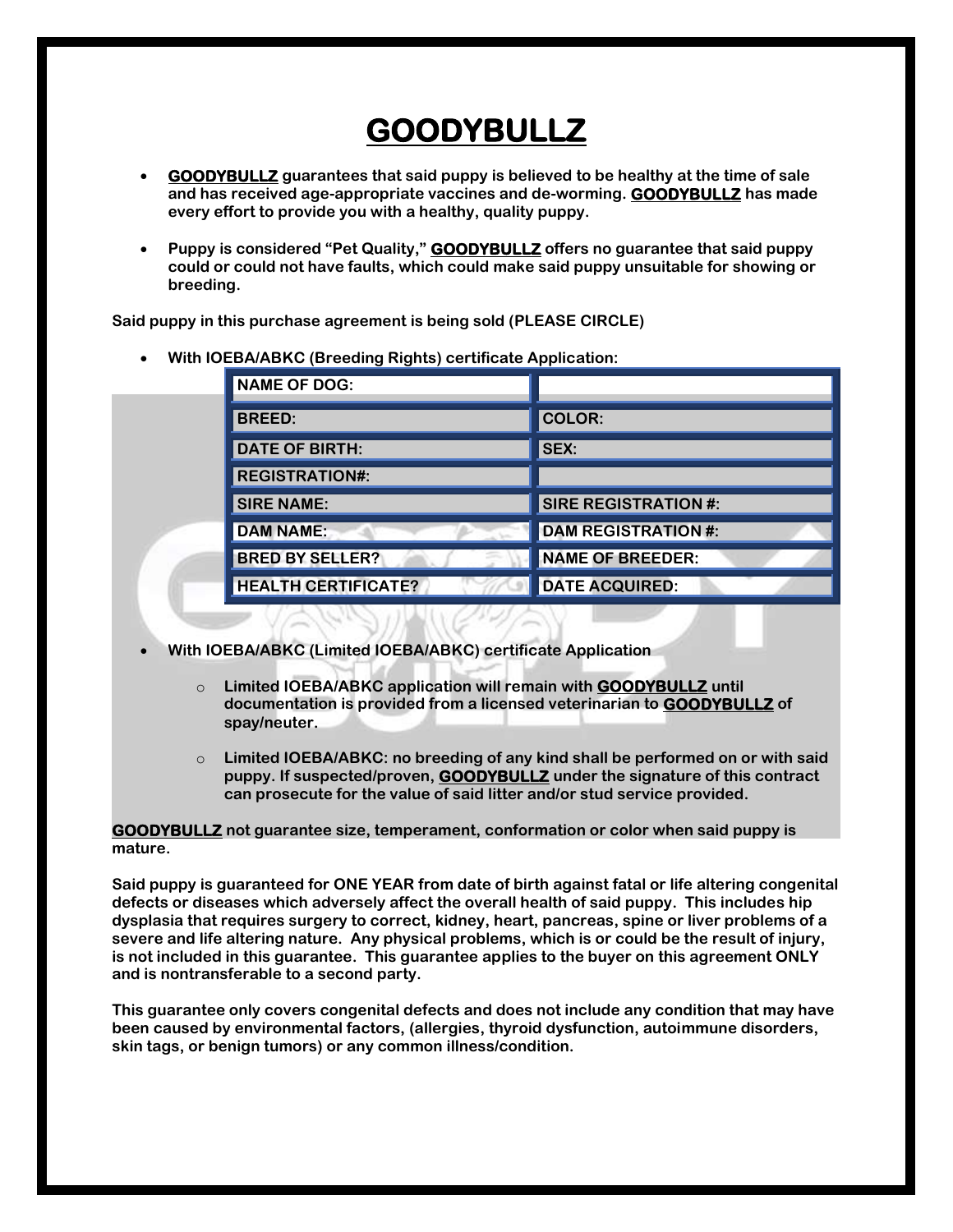**If said puppy is found to have a life-threatening congenital defect or health problem diagnoses within anytime of ownership, buyer is required to contact GOODYBULLZ within 48 hours of the exam(s) with two signed statements of the same diagnosis of a congenital life-threatening condition from two unassociated, licensed veterinarians. If these steps are followed, and upon the return of said puppy, GOODYBULLZ will provide a replacement puppy (when one is available.)**

**If said puppy is returned under this guarantee, said puppy must be returned to GOODYBULLZ in good health and appearance, excluding the diagnosed condition, and must be returned at the expense of the buyer. Buyer is also responsible for shipping costs on the replacement puppy.**

**No replacement puppy will be given if said puppy has been bred, spayed, neutered or euthanized without prior written approval from GOODYBULLZ.**

**Any replacement puppy will be agreed upon by both parties and will be of comparable quality and price. It is understood that the replacement puppy may not be from the same parents of said puppy, and that a replacement puppy may not be immediately available.**

**If said puppy dies at any time from the date of birth forward, buyer will pay for a necropsy to ascertain the cause of death. Only if the cause of death is congenital, GOODYBULLZ, may replace said puppy with a puppy of equal value from the next available litter.**

**GOODYBULLZ does not guarantee against common health issues known to the breed such as cherry eye, hernias, entropion, loose hips, allergies, elongate soft palate, stenotic nares or demodectic mange.**

**GOODYBULLZ does not guarantee against Parvo, Distemper, or Corona Virus as these are highly contagious diseases and can be transmitted immediately after leaving GOODYBULLZ care.**

**GOODYBULLZ does not guarantee against conditions that may or may not be stress-related due to the move to a new home or the shipping process. Some stress-related conditions that have previously remained dormant can be triggered by the aforementioned scenarios and may be diagnosed immediately. Some examples of these non-guaranteed stress-related illness/conditions are, but not limited to, hypoglycemia, coccidiosis, giardia, Bordetella (or any form of kennel cough), and worms. These can be caused by the living conditions of said puppy.**

**Buyer is aware that owning said puppy requires routine and sometimes unexpected trips to a veterinarian and understands that the buyer will be responsible for all payments/bills.**

**Buyer has been informed of the vaccinations said puppy has received and also is aware of the due dates for further vaccinations and de-worming that will be required.**

**Buyer and GOODYBULLZ agree that they have read and understand this contract in its entirety. It is agreed that any legal issues concerning said puppy will be handled in a court of law. This extends to internet sales across states lines. This contract supersedes any and all previous agreements. No verbal agreements will be upheld. Buyer understands if the terms and conditions of this contract are not fulfilled the result will be at the discretion of GOODYBULLZ**